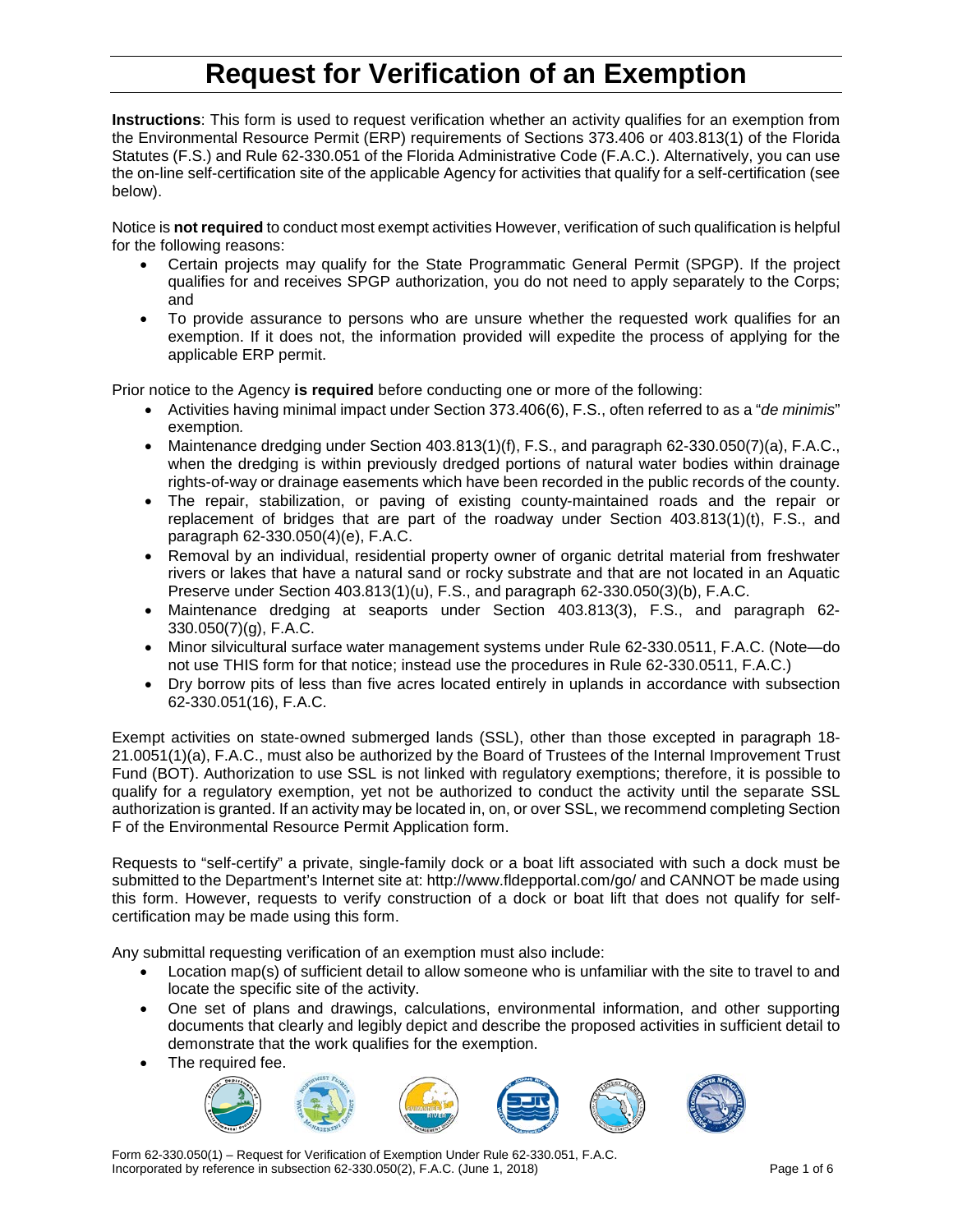**We recommend contacting your local Corps district office if your project does not qualify for the State Programmatic General Permit (SPGP) and you are not sure whether the project requires separate Corps authorization. If Corps authorization is required, you will need to submit the appropriate federal application form separately to the Corps. Corps contact information may be found online in the Jacksonville District Regulatory Division website.** 

#### **Please identify the exemption you are requesting to use:**

|              | Subsection/Paragraph 62-330.<br>). F.A.C.                                                             |
|--------------|-------------------------------------------------------------------------------------------------------|
| □            | Section 373.406(6), F.S. (known as the "de minimis" exemption — see section 3.2.7(c) of Applicant's   |
|              | Handbook Volume I for additional information)                                                         |
| $\Box$       | Section 373.406(<br>). F.S.                                                                           |
| $\Box$       | Section 373.4145(6) (<br>), F.S. (for certain "grandfathered" activities in the Panhandle of Florida) |
| $\Box$       | Section 403.813(1)(<br>), F.S. (generally, "dredge and fill" exemptions)                              |
| $\mathbf{L}$ | I do not know the exemption number                                                                    |
|              |                                                                                                       |

Please provide numbers for additional or other exemptions if you are requesting to use more than one:

### *Part 1: General Information*

| A. Contact      |          |                 |         |  |  |
|-----------------|----------|-----------------|---------|--|--|
| Last Name:      |          | First Name:     | Middle: |  |  |
| Title:          | Company: |                 |         |  |  |
| Address:        |          |                 |         |  |  |
| City:           | State:   | Zip:            |         |  |  |
| Home Telephone: |          | Work Telephone: |         |  |  |
| Cell Phone:     |          |                 |         |  |  |
| E-mail Address: |          |                 |         |  |  |
|                 |          |                 |         |  |  |

**Correspondence will be sent via email,** unless you check here to receive it via US Mail: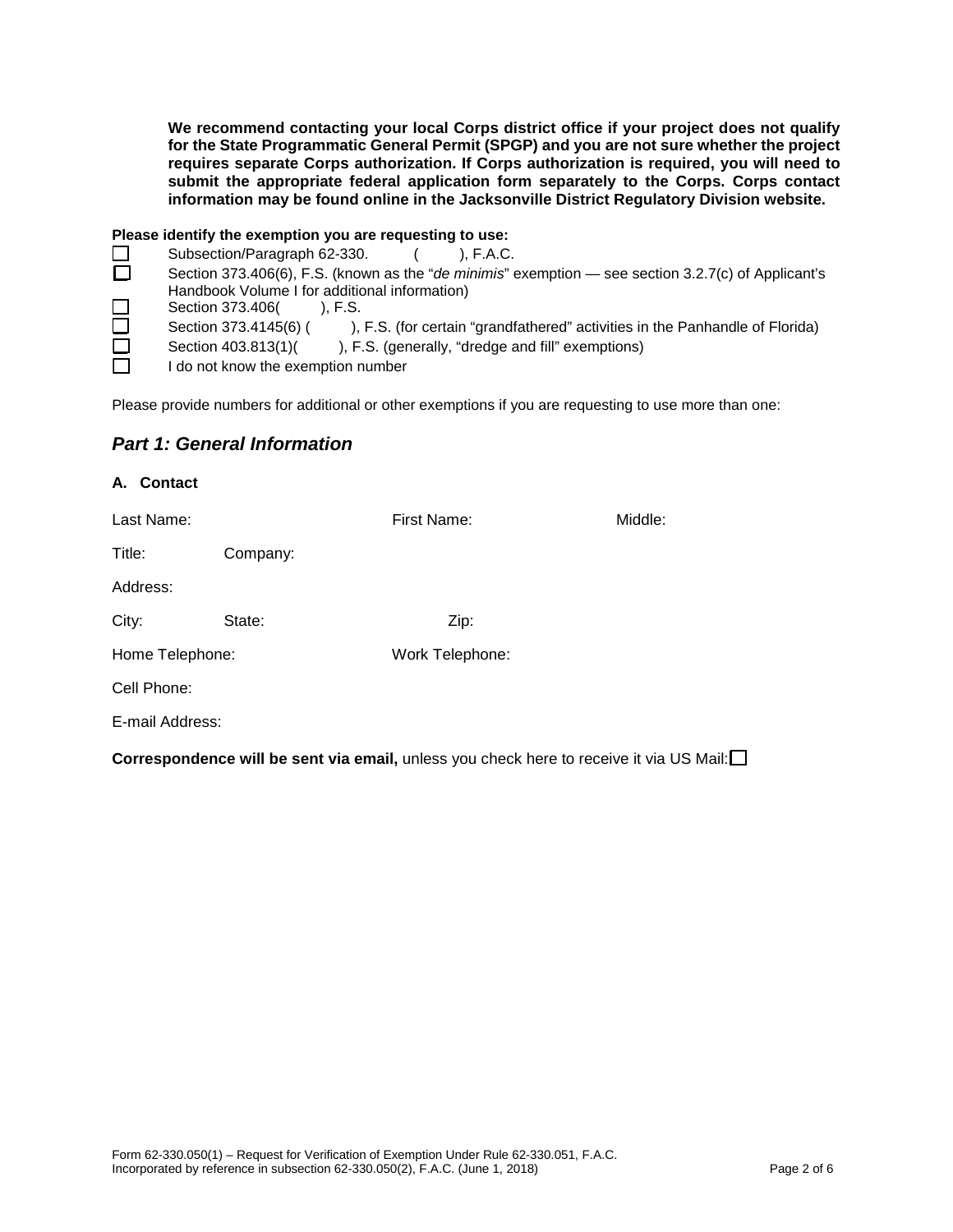|  |  |  |  | B. Land Owner(s) (if different or in addition to contact identified above) |  |
|--|--|--|--|----------------------------------------------------------------------------|--|
|--|--|--|--|----------------------------------------------------------------------------|--|

| Last Name:                                                                              |                               | First Name:                                                                                     | Middle:             |  |  |  |
|-----------------------------------------------------------------------------------------|-------------------------------|-------------------------------------------------------------------------------------------------|---------------------|--|--|--|
|                                                                                         |                               |                                                                                                 |                     |  |  |  |
| Title:                                                                                  | Company:                      |                                                                                                 |                     |  |  |  |
| Address:                                                                                |                               |                                                                                                 |                     |  |  |  |
| City:                                                                                   | State:                        | Zip:                                                                                            |                     |  |  |  |
| Home Telephone:                                                                         |                               | Work Telephone:                                                                                 |                     |  |  |  |
| Cell Phone:                                                                             |                               |                                                                                                 |                     |  |  |  |
| E-mail Address:                                                                         |                               |                                                                                                 |                     |  |  |  |
|                                                                                         |                               | <b>Correspondence will be sent via email</b> , unless you check here to receive it via US Mail: |                     |  |  |  |
| C. Consultant/Agent (if different or in addition to contact identified above)           |                               |                                                                                                 |                     |  |  |  |
| Last Name:                                                                              |                               | First Name:                                                                                     | Middle:             |  |  |  |
| Title:                                                                                  | Company:                      |                                                                                                 |                     |  |  |  |
| Address:                                                                                |                               |                                                                                                 |                     |  |  |  |
| City:                                                                                   | State:                        | Zip:                                                                                            |                     |  |  |  |
| Home Telephone:                                                                         |                               | Work Telephone:                                                                                 |                     |  |  |  |
| Cell Phone:                                                                             |                               |                                                                                                 |                     |  |  |  |
| E-mail Address:                                                                         |                               |                                                                                                 |                     |  |  |  |
| Correspondence will be sent via email, unless you check here to receive it via US Mail: |                               |                                                                                                 |                     |  |  |  |
| D. Location of Proposed Activities                                                      |                               |                                                                                                 |                     |  |  |  |
| Tax Parcel Identification Number:                                                       |                               |                                                                                                 |                     |  |  |  |
| Address:                                                                                |                               |                                                                                                 |                     |  |  |  |
| City:                                                                                   | County:                       | Zip:                                                                                            |                     |  |  |  |
| Latitude (DMS)                                                                          | ,<br>,,<br>$\circ$            | Longitude (DMS) o                                                                               | $\pmb{\cdot}$<br>,, |  |  |  |
| E. Name of Project (if there is one):                                                   |                               |                                                                                                 |                     |  |  |  |
|                                                                                         | F. Date Activity is Proposed: | To Commence:                                                                                    | To be Completed:    |  |  |  |
| G. Proposed Activities (be specific; use additional sheets as necessary)                |                               |                                                                                                 |                     |  |  |  |

Describe in general terms the proposed project, system, or activity (including materials to be used and construction methods), and means of accessing the property (for construction, maintenance, and inspections, including any need for an access easement):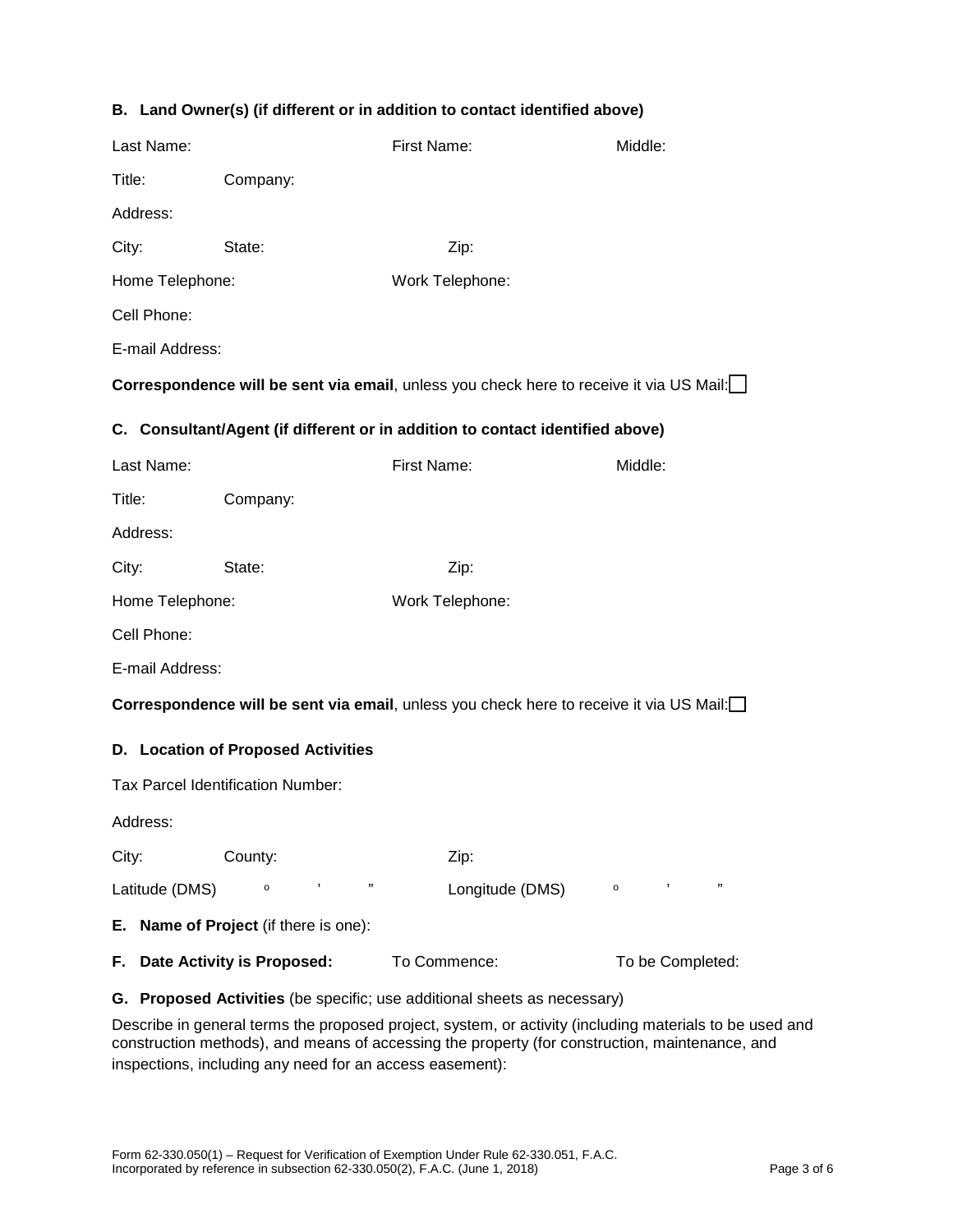- **H. Is any work proposed in wetlands or other surface waters?**  $\Box$  **Yes**  $\Box$  **No. If yes, please** specifically describe, with specific references as to how the limits of the proposed work will comply with the terms and conditions of the above exemption:
- **I.** Please provide a description of all **sediment and erosion controls** to be used during the completion of this activity (such as use of turbidity screens and silt fences):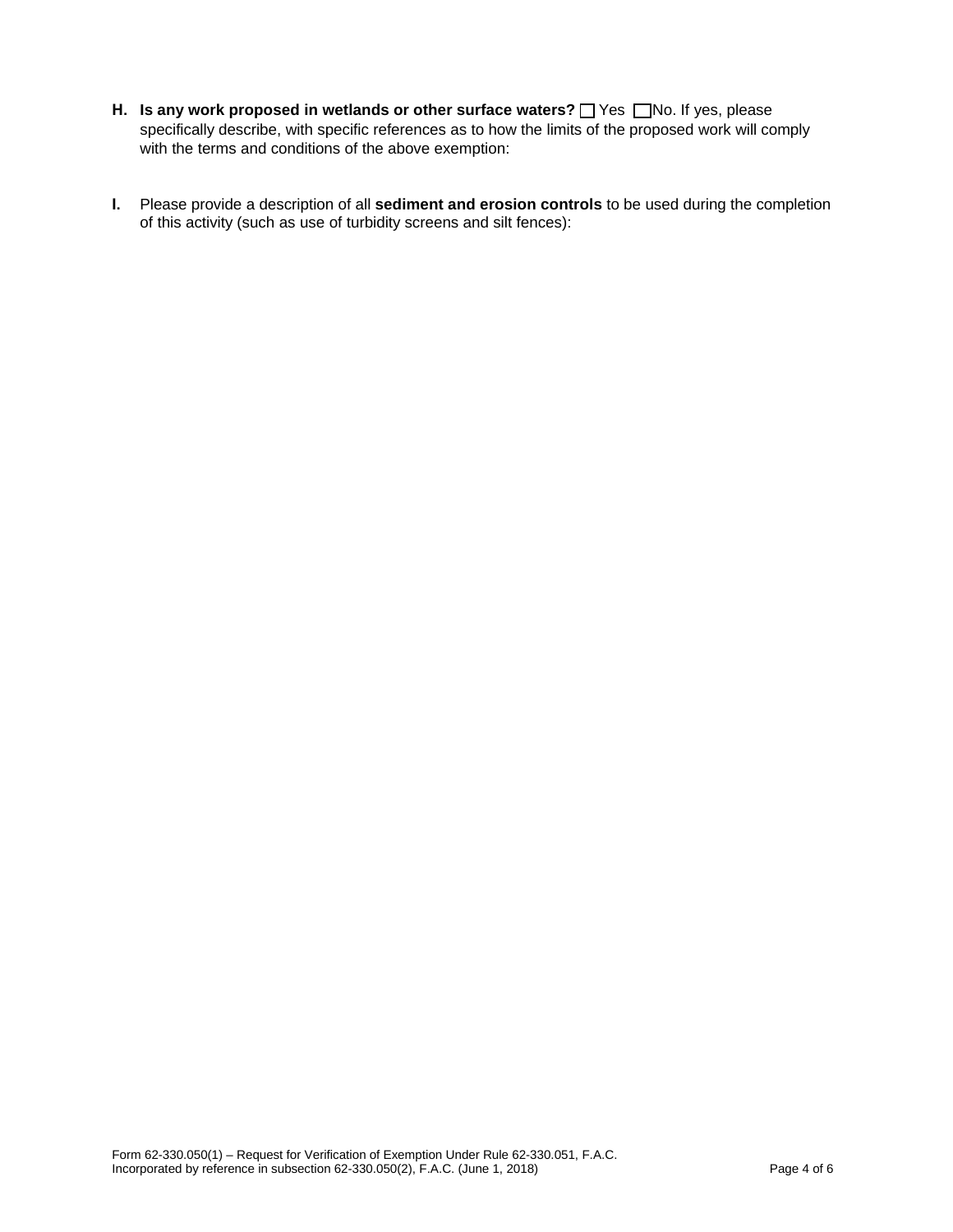## *Part 2: Acknowledgement*

I understand this form is being provided solely to seek verification of qualification to use one or more Environmental Resource Permit (ERP) exemption(s), and that I am NOT requesting the Agency to process this form as an application for a permit.

I understand that the Agency will make a reasonable effort to determine, within 30 days of receipt of this form, whether the proposed activities qualify for an exemption. If they do not, the Agency will provide its determination that the requested activity does not meet the terms and conditions of an ERP exemption, at which time I may provide a new form with additional or modified information, or I may submit an application for an ERP. In either case, denial of qualification to use an exemption will be made without prejudice, pending submittal of clarification of any errors or omissions contained in this form or other information that demonstrates compliance with the terms and conditions of the exemption.

Typed/Printed Name: Signature: Date:

#### **Certification of Sufficient Real Property Interest and Authorization for Staff to Access to the Property: I certify that:**

I, or the person I represent, hereby certify that I, or that person, possess sufficient real property interest in or control, as defined in **Section 4.2.3(d) of Applicant's Handbook Volume I**, over the land upon which the activities described in this form are proposed, and that I have, or that landowner has given me, legal authority to grant permission for staff of the Agency to access, inspect, and sample the lands and waters of the property as necessary for the review of the proposed activities specified in this form. If such sufficient real property interest is based on an entity having *the power of eminent domain and condemnation authority*, I/we shall make appropriate arrangements to enable staff of the Agency to access, inspect, and sample the property as described above.

Typed/Printed Name: Signature: Date:

(Corporate Title if applicable):

## *Part 3: Submittal and Fees*

This form and the appropriate fee should be submitted to the agency having regulatory authority for the activity. Operating Agreements between the Department and the water management districts spell out which agency will process any given application. For more information go to https://floridadep.gov/water/submerged-landsenvironmental-resources-coordination/content/submitting-erp.

This form may be submitted online; to do so, follow the online submittal requirements of the agency:

- **Florida Department of Environmental Protection: http://www.fldepportal.com/go/**
- **Northwest Florida Water Management District: https://permitting.sjrwmd.com/nwepermitting/jsp/start.jsp**
- **Suwannee River Water Management District: https://permitting.sjrwmd.com/srepermitting/jsp/start.jsp**
- **St. Johns River Water Management District: https://permitting.sjrwmd.com/epermitting/jsp/AccountOverview.do?command=init**
- **Southwest Florida Water Management District: http://www.swfwmd.state.fl.us/permits/epermitting/**
- **South Florida Water Management District: http://my.sfwmd.gov/ePermitting/MainPage.do**